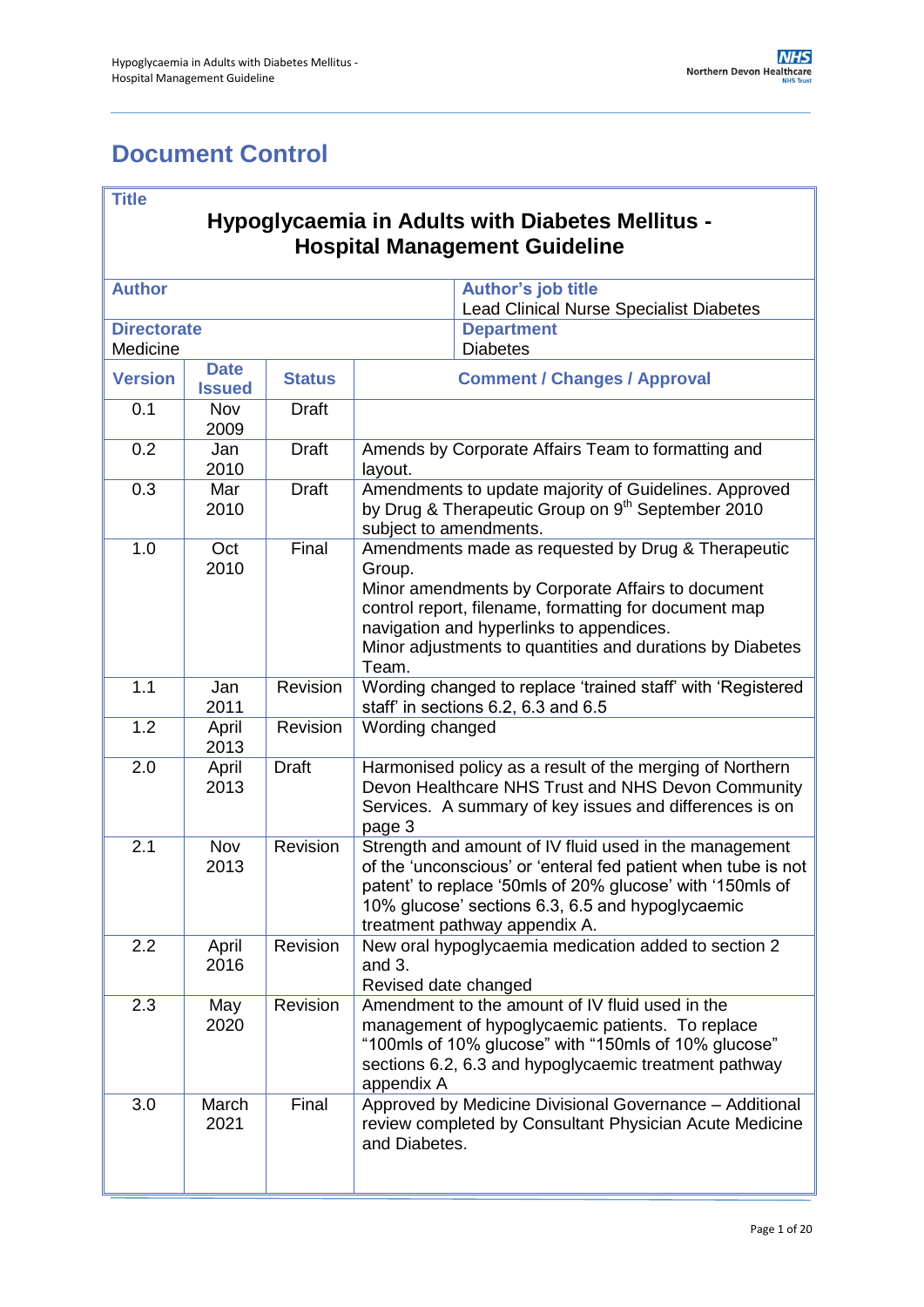|                                                                                                                                                                                              |                                                              |                                                | been updated       |                                                               | Changes are as in 2.3 and contents of the hypo box have |
|----------------------------------------------------------------------------------------------------------------------------------------------------------------------------------------------|--------------------------------------------------------------|------------------------------------------------|--------------------|---------------------------------------------------------------|---------------------------------------------------------|
| <b>Main Contact</b><br><b>Lead Clinical Nurse Specialist Diabetes</b><br>Level 1, Diabetes Specialist Office<br>North Devon District Hospital<br><b>Raleigh Park</b><br>Barnstaple, EX31 4JB |                                                              | Tel: Direct Dial -<br>Tel: Internal-<br>Email: |                    |                                                               |                                                         |
| <b>Lead Director</b><br><b>Medical Director</b>                                                                                                                                              |                                                              |                                                |                    |                                                               |                                                         |
|                                                                                                                                                                                              | <b>Superseded Documents</b>                                  |                                                |                    |                                                               |                                                         |
| <b>Issue Date</b>                                                                                                                                                                            |                                                              |                                                | <b>Review Date</b> |                                                               | <b>Review Cycle</b>                                     |
| May 2020                                                                                                                                                                                     |                                                              |                                                | May 2023           |                                                               | Three years                                             |
|                                                                                                                                                                                              | <b>Consulted with the following stakeholders: (list all)</b> |                                                |                    |                                                               |                                                         |
|                                                                                                                                                                                              | <b>Lead Clinicians</b>                                       |                                                |                    |                                                               |                                                         |
| <b>Senior Nurses</b>                                                                                                                                                                         |                                                              |                                                |                    |                                                               |                                                         |
| Senior Management<br>$\bullet$                                                                                                                                                               |                                                              |                                                |                    |                                                               |                                                         |
|                                                                                                                                                                                              |                                                              | <b>Approval and Review Process</b>             |                    |                                                               |                                                         |
|                                                                                                                                                                                              | Drugs and Therapeutics Group                                 |                                                |                    |                                                               |                                                         |
|                                                                                                                                                                                              | <b>Divisional Governance</b>                                 |                                                |                    |                                                               |                                                         |
| <b>Local Archive Reference</b>                                                                                                                                                               |                                                              |                                                |                    |                                                               |                                                         |
|                                                                                                                                                                                              | X:Diabetes Team                                              |                                                |                    |                                                               |                                                         |
| <b>Local Path</b>                                                                                                                                                                            |                                                              |                                                |                    |                                                               |                                                         |
| Diabetes Team\Guidelines and Policies Approved                                                                                                                                               |                                                              |                                                |                    |                                                               |                                                         |
| <b>Filename</b>                                                                                                                                                                              |                                                              |                                                |                    |                                                               |                                                         |
|                                                                                                                                                                                              |                                                              |                                                |                    | Hypoglycaemia in adults with diabetes mellitus April 2016.doc |                                                         |
|                                                                                                                                                                                              |                                                              | <b>Policy categories for Trust's internal</b>  |                    |                                                               | <b>Tags for Trust's internal website (Bob)</b>          |
| website (Bob)                                                                                                                                                                                |                                                              |                                                |                    |                                                               | Hypo, low blood sugars                                  |
| Diabetes, Nursing                                                                                                                                                                            |                                                              |                                                |                    |                                                               |                                                         |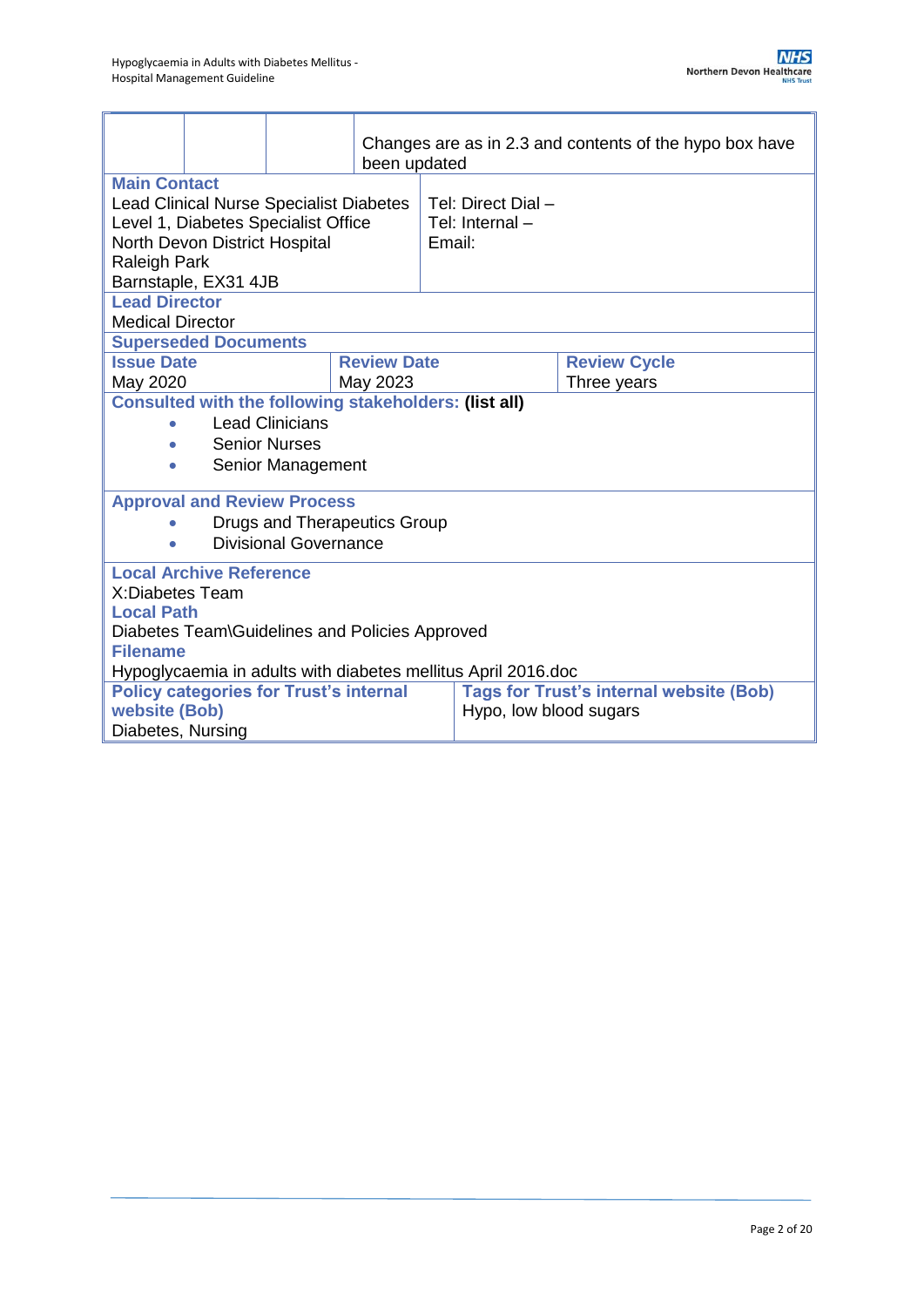### **Summary of key differences and main changes in this harmonised policy compared to the Northern and Eastern policies**

Staff are expected to review the complete policy's contents.

| <b>Key Differences / Changes</b>                                                                   |
|----------------------------------------------------------------------------------------------------|
| Add "refer to patient's GP if in community hospital"                                               |
| Add details of who to phone if in community hospital                                               |
| Add "refer to patient's GP if community hospital"                                                  |
| Add "Community hospitals to phone (9)999                                                           |
| Add "refer to patient's GP if community hospital"                                                  |
| Addition of appendix B Treatment of Hypoglycaemia-Adult Care<br><b>Pathway-Community hospitals</b> |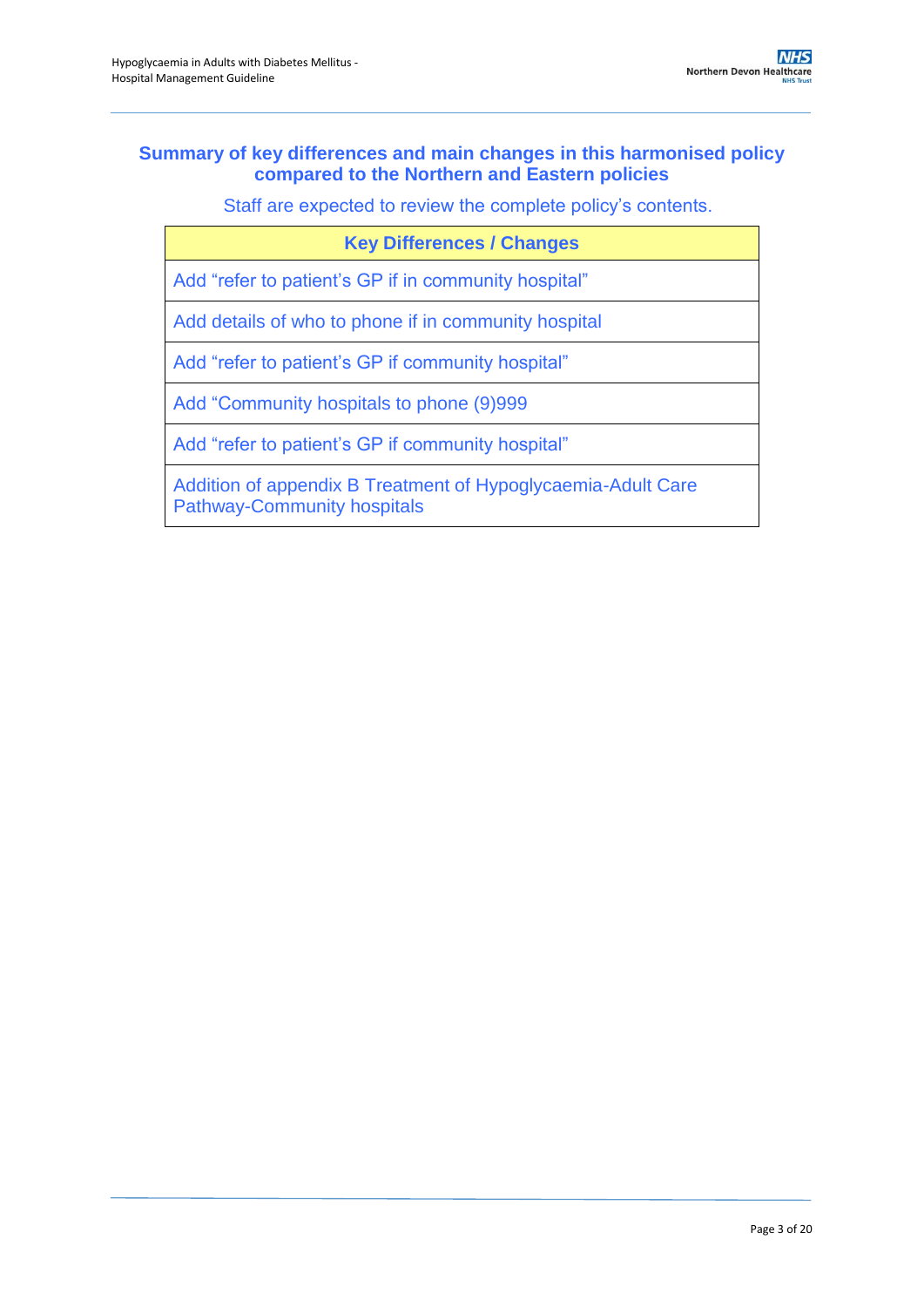# **CONTENTS**

| 1. |                                                                                                        |
|----|--------------------------------------------------------------------------------------------------------|
| 2. |                                                                                                        |
| 3. |                                                                                                        |
| 4. |                                                                                                        |
| 5. |                                                                                                        |
| 6. |                                                                                                        |
| 7. |                                                                                                        |
| 8. | Monitoring Compliance with and the Effectiveness of the Guideline  16                                  |
|    | Standards/Key Performance Indicators Error! Bookmark not defined.                                      |
|    | Process for Implementation and Monitoring Compliance and Effectiveness Error!<br>Bookmark not defined. |
| 9. |                                                                                                        |
|    |                                                                                                        |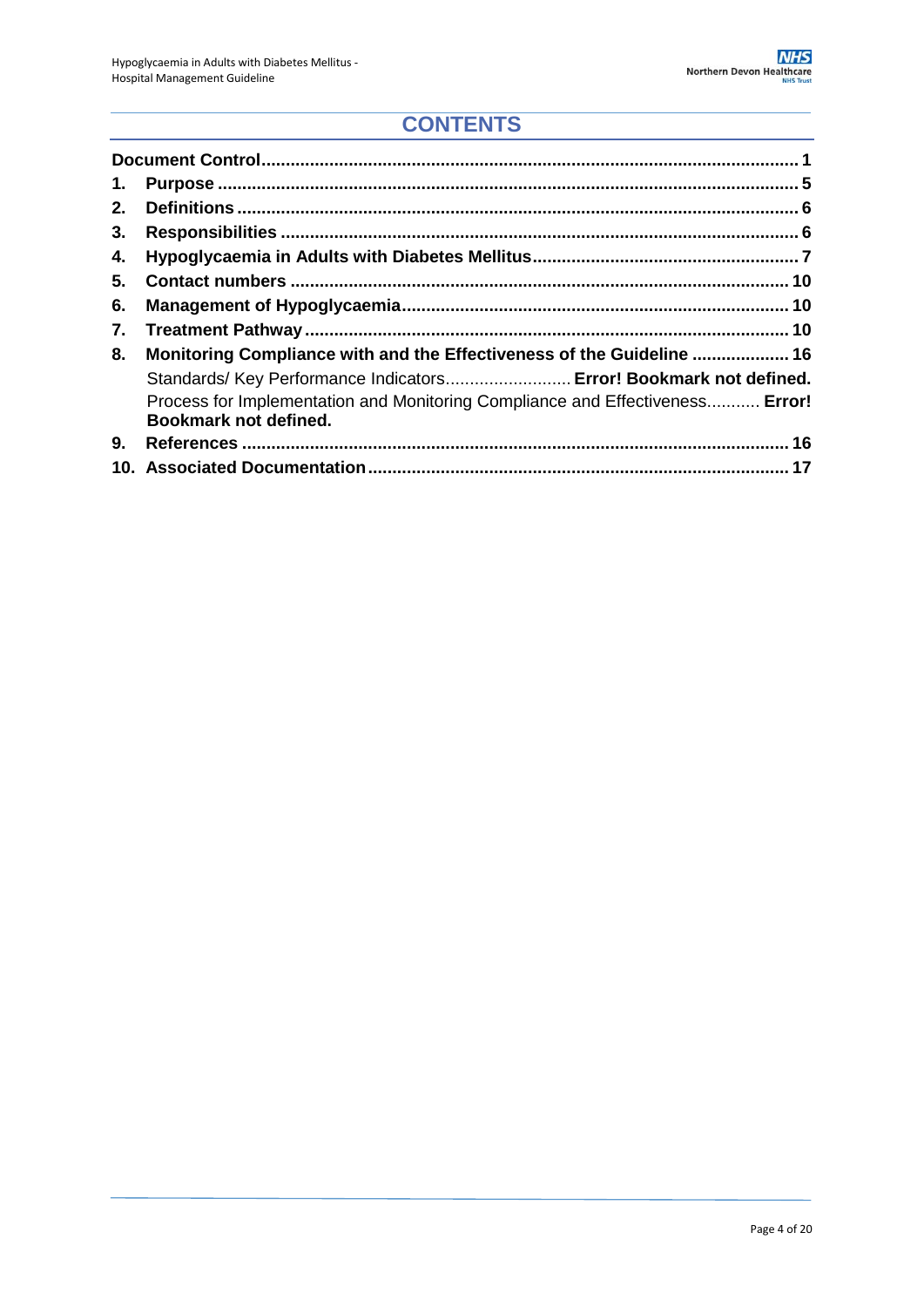### <span id="page-4-0"></span>**1. Purpose**

This guideline sets out Northern Devon Healthcare NHS Trust's system for the hospital management of Hypoglycaemia in Adults (older than age 16) with Diabetes Mellitus. It provides a robust framework to ensure a consistent approach across the whole organisation, including community hospitals.

Hypoglycaemia is recognised as a blood glucose level less than 4.0mmols/L. Hypoglycaemia results from an inbalance between glucose supply, glucose utilisation and current insulin levels, resulting in more insulin than is needed at that time. Approximately 20% of inpatients may experience a hypoglycaemic episode during their admission. Hypoglycaemia should be excluded in any person with diabetes who is acutely unwell, drowsy, unconscious, unable to co-operate, presenting with aggressive behaviour or seizures.

Acute hypoglycaemia provokes an intense haemodynamic response and may provoke a cardiac arrhythmia, myocardial ischaemia or myocardial infarction in compromised patients. If hypoglycaemia is prolonged, it can result in brain damage and even death.

- **1.1.** The purpose of this guideline is to promote best practice and ensure adherence when managing the treatment of hypoglycaemic episodes for adult patients in the hospital setting.
- **1.2.** The guideline applies to all Trust staff who look after adult patients with diabetes mellitus, and must be adhered to. Specifically it applies to the following staff groups who may be caring for patients with diabetes mellitus who treat their diabetes with any oral hypoglycaemic medication and/or insulin injections and/or incretin mimetics in combination with sulphonlyureas:
	- Registered Nurses
	- Unregistered Clinical Staff
	- Midwives
	- Medical Staff
	- Operating Department Practitioners

Staff undertaking this responsibility must be able to demonstrate attendance at relevant in-house training and continued competence as per the Trust's policy for assessing and maintaining clinical competence. Non-compliance with this guideline may be for valid clinical reasons only. The reason for noncompliance must be documented clearly in the patient's notes.

- **1.3.** Implementation of this guideline will ensure that:
	- Staff involved in the treatment of hypoglycaemic episodes have clear guidance.
	- A pathway for the treatment of hypoglycaemia for adults with diabetes in all hospital clinical settings is provided.
	- Evidence-based safe systems of work are identified to minimise the risks associated with hypoglycaemic events within the clinical setting.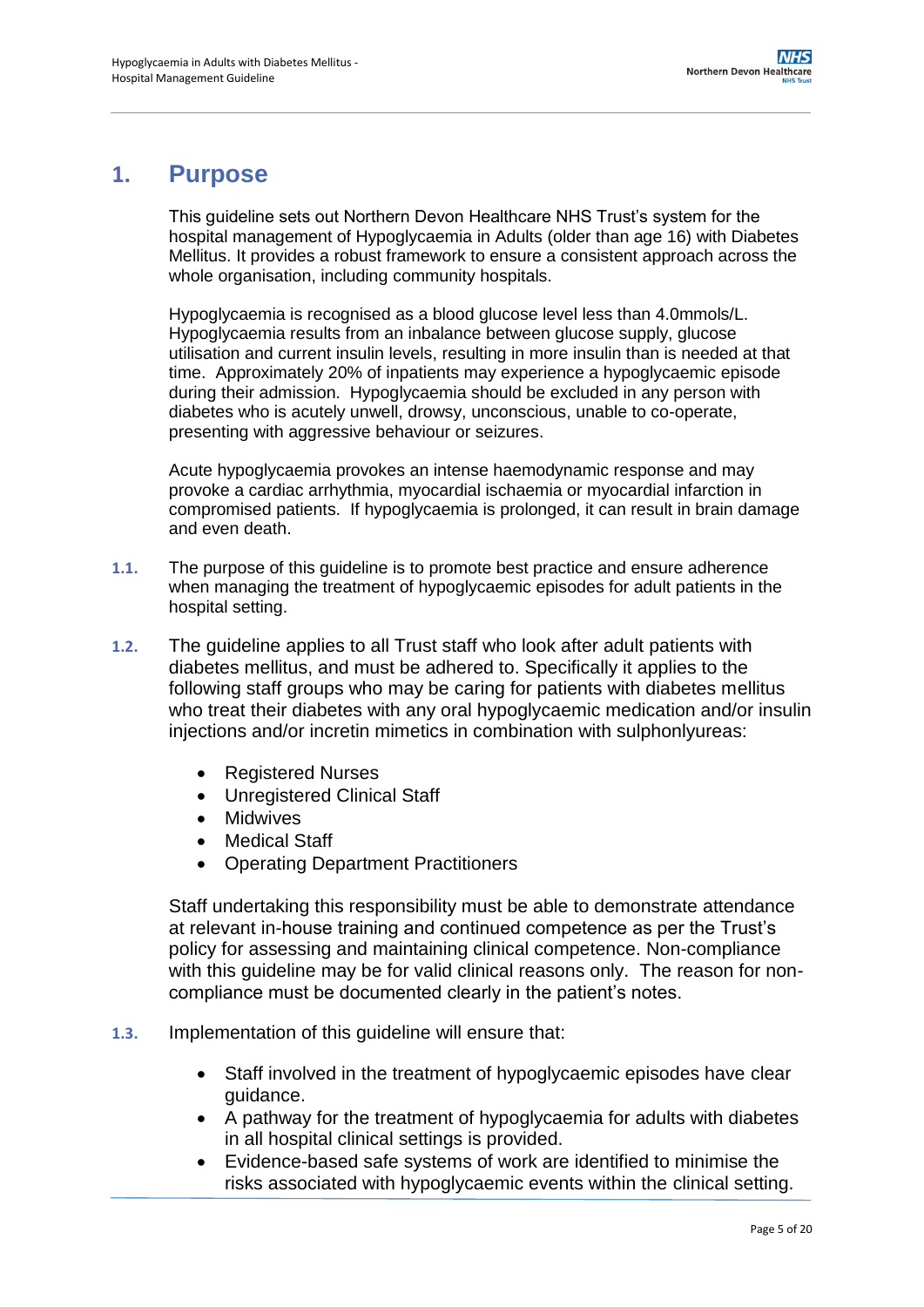- Increased knowledge and understanding of the treatments of hypoglycaemia will increase patient safety and satisfaction.
- There is equality of care for all adult patients with diabetes mellitus in hospital.

# <span id="page-5-0"></span>**2. Definitions**

- Hypo = Hypoglycaemia
- $\bullet$  IV  $=$  Intravenous Infusion
- $\bullet$  IM  $=$  Intramuscular
- DISN = Diabetes Inpatient Specialist Nurses.
- $\bullet$  PGD = Patient Group Directives
- IAH = Impaired Awareness of Hypogylcaemia
- NSAIDS = Non-steroidal anti-Inflammatory Drugs
- SSRI = Selective Serotonin Re-uptake Inhibitors
- CSII = Subcutaneous Insulin Infusion
- NDDH = Northern Devon District Hospital

A practical definition of hypoglycaemia is a blood glucose level less than 4.0mmol/L although some patients may tolerate lower levels of blood glucose levels without apparent symptoms. It can be defined as "mild" if the episode is self-treated and "severe" if assistance by a third party is required (DCCT, 1993). Adults with diabetes treated with insulin and/or sulphonlyureas during a hospital admission with any blood glucose levels less than 4.0mmol/L should be treated.

The hospital environment presents additional obstacles to the maintenance of good glycaemic control and the avoidance of hypoglycaemia. Hypoglycaemia occurs in 7.7% of admissions and results in increased length of stay and mortality rates (Turchin et al 2009).

Hypoglycaemia is the commonest side effect of insulin and sulphonylureas (e.g. Gliclazide, and particularly Glibenclamide) in the treatment of diabetes and presents a major barrier to satisfactory long term glycaemic control. Metformin, thiazolidinediones, DPP-4 inhibitors and GLP-1 analogues prescribed without insulin or sulphonylurea therapy are unlikely to result in hypoglycaemia.

The risk of hypoglycaemia with sulphonylurea therapy is often underestimated and as a consequence of the duration of action of tablets, is frequently prolonged. Elderly patients or those with renal impairment are at particular risk of hypoglycaemia.

## <span id="page-5-1"></span>**3. Roles and Responsibilities**

The guideline applies to all Trust staff looking after adult patients with diabetes and must be adhered to.

- **3.1. Role of Diabetes Specialist Team**
	- To provide expert advice and guidance to all staff in the management of hypoglycaemia.

#### **3.2. Role of Doctors**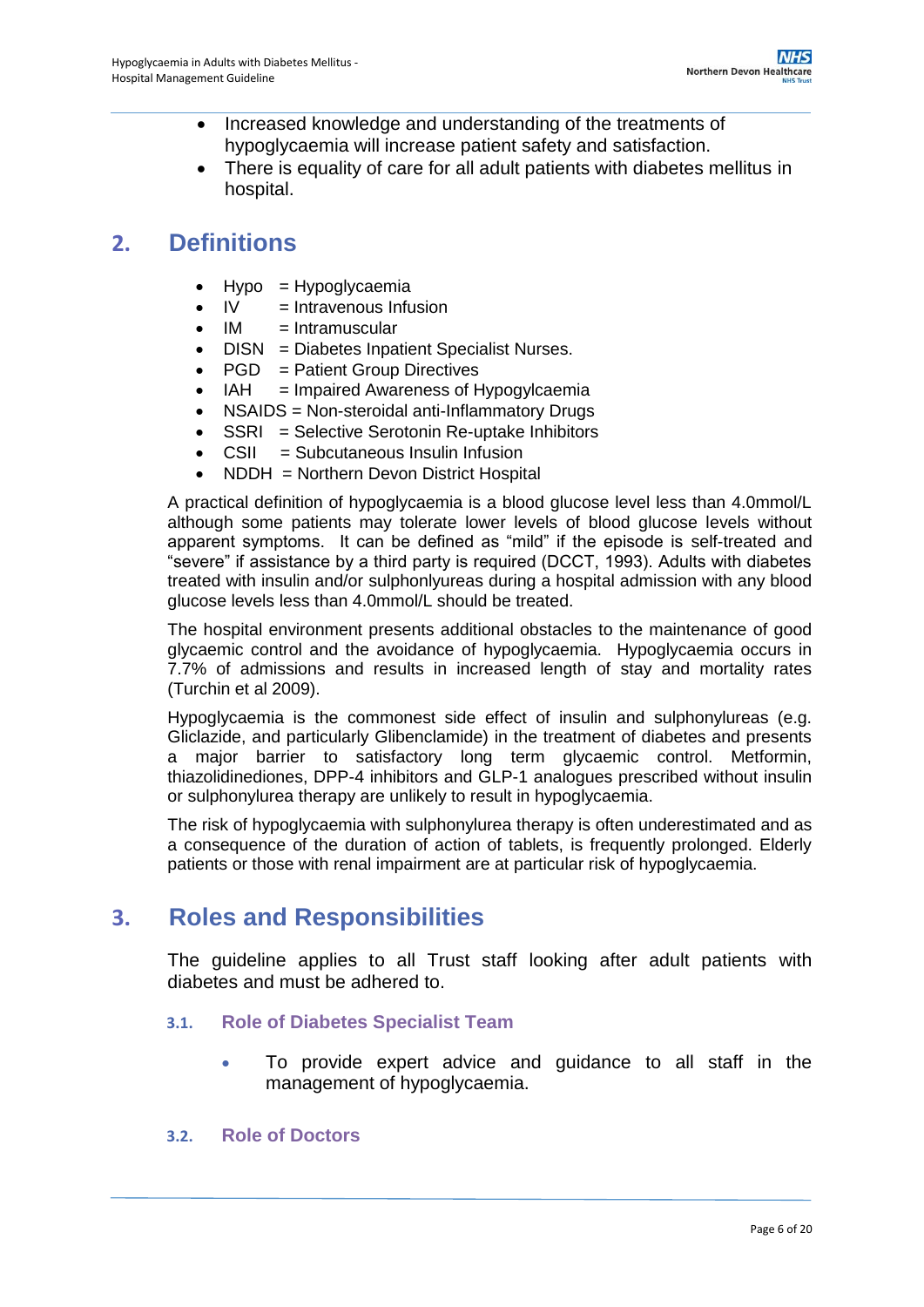- To assess glucose control and current doses of insulin and/or sulfonylureas.
- To support the nursing staff in the correct management of hypoglycaemia

### **3.3. Role of all Staff**

- To ensure patients at risk of hypoglycaemia have their blood glucose levels monitored regularly during any hospital admission.
- To report any changes to blood glucose levels that may need a reduction in insulin or sulfonylurea doses
- To follow the hypoglycaemic pathway, ensuring regular blood glucose monitoring is adhered to.

## <span id="page-6-0"></span>**4. Hypoglycaemia in Adults with Diabetes Mellitus**

#### **4.1.** Clinical Features

The symptoms of hypoglycaemia warn an individual of its onset and vary considerably between individuals. Autonomic symptoms are generated by the activation of the sympathoadrenal system and neuroglycopenic symptoms are the result of cerebral glucose deprivation. Refer to Table 1.

The brain is dependent on a continuous supply of circulating glucose as the substrate to fuel cerebral metabolism and support cognitive performance. If blood glucose levels fall sufficiently, cognitive dysfunction is inevitable (Evans & Amiel, 2002).

Hypoglycaemia can cause irritability, confusion, disorientation, coma, hemiparesis and seizures. If the hypoglycaemia is prolonged the neurological deficits may become permanent. Acute hypoglycaemia impairs many aspects of cognitive function.

Impaired awareness of hypoglycaemia (IAH) is an acquired syndrome usually in people with long standing insulin diabetes who are prone to recurrent or chronic hypoglycaemia. IAH results in the warning symptoms of hypoglycaemia becoming diminished in intensity, altered in nature or lost altogether. This increases the vulnerability of affected individuals of progression to severe hypoglycaemia. The prevalence of IAH increases with duration of diabetes and is more common in Type 1 than in Type 2 diabetes (Graveling & Frier, 2009).

| <b>Autonomic</b> | <b>Neuroglycopenic</b> | <b>General</b><br><b>Malaise</b> |
|------------------|------------------------|----------------------------------|
| Sweating         | Confusion              | Headache                         |
| Palpitations     | <b>Drowsiness</b>      | <b>Nausea</b>                    |
| Shaking          | Odd behaviour          |                                  |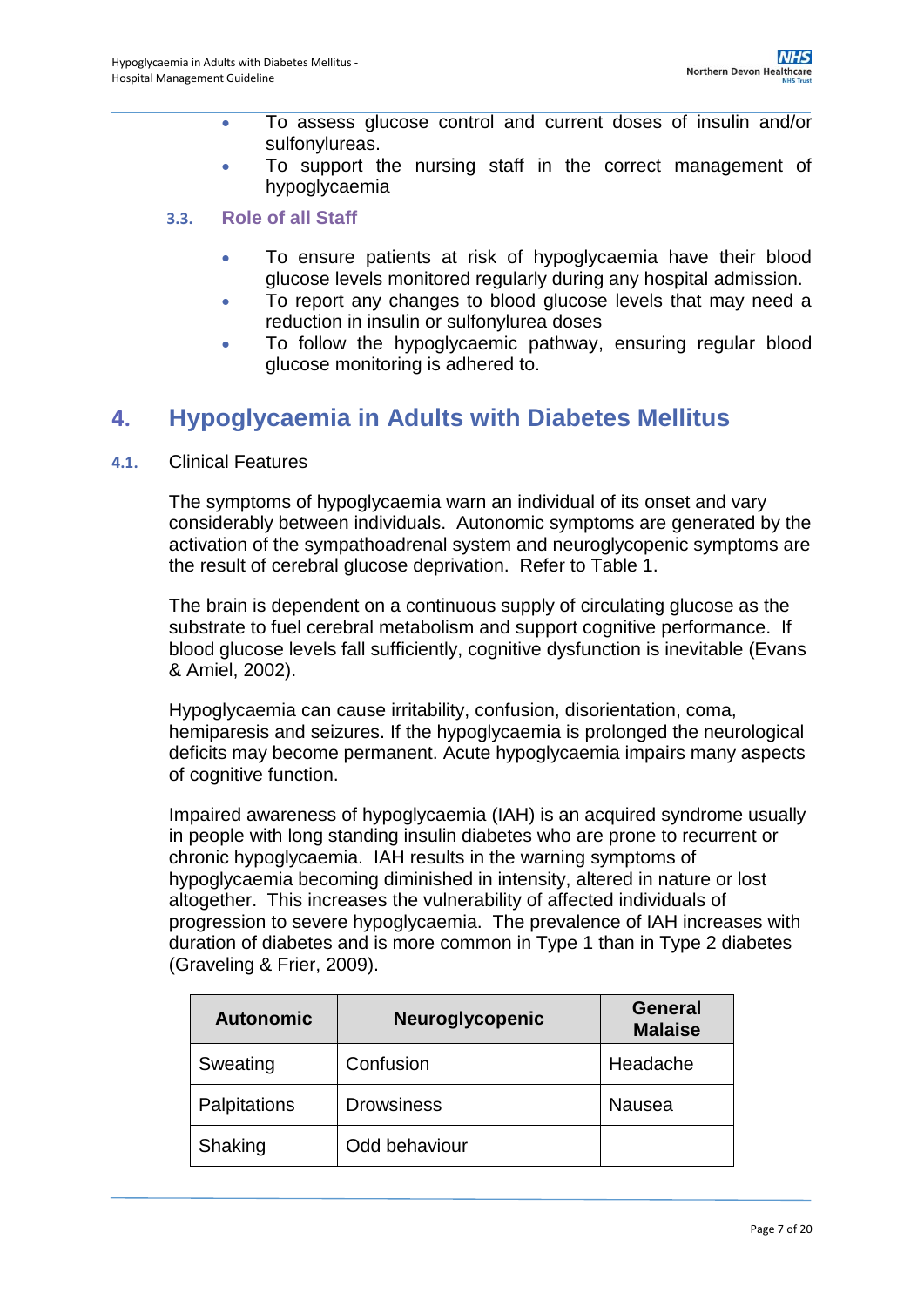| Hunger | Speech difficulty     |  |
|--------|-----------------------|--|
|        | Lack of co-ordination |  |

**Table 1: Edinburgh Hypoglycaemia Scale (Deary et al 1993)**

### **4.2. Risk Factors for Hypoglycaemia**

Hypoglycaemia can be precipitated by concurrent use of drugs with hypoglycaemic agents e.g. warfarin, quinine, salicylates, fibrates, sulphonamides (including cotrimoxazole), monoamine oxidase inhibitors, NSAIDs, probenecid, somatostatin analogues, SSRIs. Medication should not be stopped or withheld without discussion with the medical team or pharmacist.

The loss of anti-insulin hormone function (Addison's disease, growth hormone deficiency, hypothyroidism, hypopituitarism) can also be a risk factor for hypoglycaemia. For further risks, refer to Table 2.

| <b>Medical Issues</b>                            | Lifestyle issues                                         |
|--------------------------------------------------|----------------------------------------------------------|
| Tight glycaemic control                          | Increased exercise (relative to<br>usual)                |
| Previous history of severe<br>hypoglycaemia      | Irregular lifestyle                                      |
| Undetected nocturnal<br>hypoglycaemia            | Increasing age                                           |
| Long duration of diabetes                        | Alcohol                                                  |
| Poor injection technique                         | Early pregnancy                                          |
| Impaired awareness of<br>hypoglycaemia           | <b>Breast feeding</b>                                    |
| Preceding hypoglycaemia<br>(less than 3.5mmol/L) | Injection into areas of<br>lipohypertrophy (lumpy areas) |
| Severe hepatic                                   | Inadequate blood glucose                                 |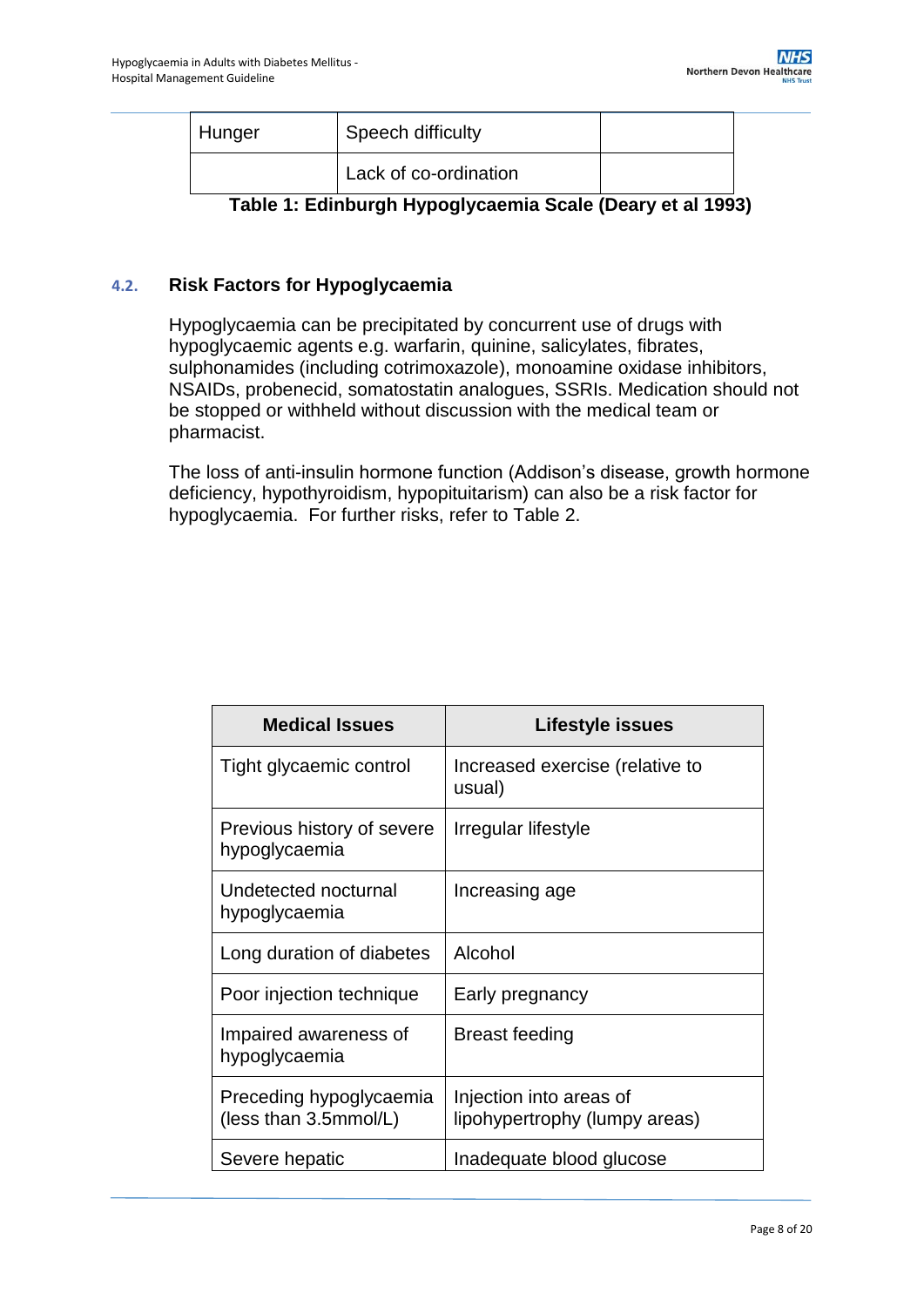| <b>Medical Issues</b>                             | Lifestyle issues                                            |
|---------------------------------------------------|-------------------------------------------------------------|
| dysfunction                                       | monitoring                                                  |
| Renal dialysis therapy                            |                                                             |
| Impaired renal function                           | Reduced carbohydrate intake                                 |
| Inadequate treatment of<br>previous hypoglycaemia | Food malabsorption e.g.<br>gastroenteritis, coeliac disease |
| <b>Terminal illness</b>                           |                                                             |

### **Table 2: Risk Factors for Hypoglycaemia**

**4.3.** Potential causes of Inpatient Hypoglycaemia

Common causes of inpatient hypoglycaemia are listed in Table 3. One of the most serious and common causes of inpatient hypoglycaemia is insulin prescription error including:

- Misreading poorly written prescriptions when 'U' is used for units (4U becoming 40units)
- Confusing the insulin name with the dose (e.g. Humalog Mix25 becoming Humalog 25 units)
- Transcription error (e.g. where patient on animal insulin is inadvertently prescribed human insulin)

| <b>Medical Issues</b>                                                      | Reduced carbohydrate intake                                                                        |
|----------------------------------------------------------------------------|----------------------------------------------------------------------------------------------------|
| Inappropriate use of 'stat' or<br>'PRN' quick acting insulin               | Missed or delayed meals                                                                            |
| Acute discontinuation of long<br>term steroid therapy or<br>growth hormone | Change of timing of the biggest<br>meal of the day i.e. main meal at<br>midday rather than evening |
| IV insulin infusion with or<br>without glucose infusion                    | Lack of access to usual between<br>meal or before bedtime snacks                                   |
| <b>Mobilisation after illness</b>                                          | Prolonged starvation time e.g.<br>'Nil by Mouth'                                                   |
| Major amputation of a limb                                                 | Vomiting                                                                                           |
| Incorrect insulin prescribed<br>and administered                           | Reduced appetite                                                                                   |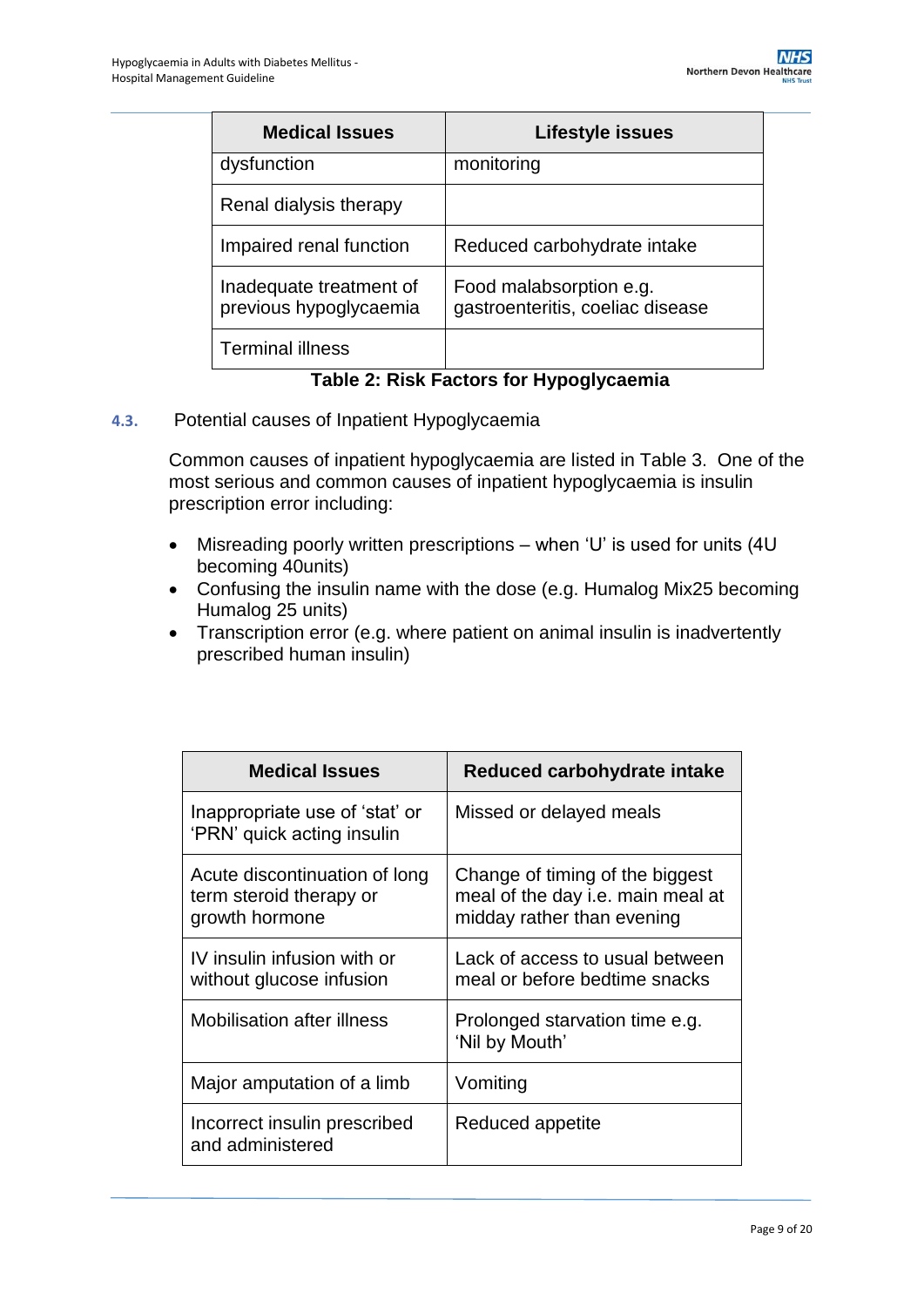| <b>Medical Issues</b>                                                                       | Reduced carbohydrate intake |
|---------------------------------------------------------------------------------------------|-----------------------------|
| Recovery from acute<br>illness/stress                                                       |                             |
| Inadequate mixing of<br>intermediate acting or mixed<br>insulins                            |                             |
| Regular insulin doses being<br>given in hospital when these<br>are not always taken at home |                             |

**Table 3: Potential causes of Inpatient Hypoglycaemia**

### <span id="page-9-0"></span>**5. Contact numbers**

**5.1.** The Diabetes Inpatient Specialist Nurses (DISN) team can be contacted on 01271 322726 / 349105 internal extension: 2726 / 3105 or bleep 044

## <span id="page-9-1"></span>**6. Management of Hypoglycaemia**

**6.1.** Hypo boxes are designed to allow for more rapid and consistent in-hospital treatment of unexpected hypoglycaemic episodes. Each hypo box will contain all the equipment required to treat a patient experiencing a hypoglycaemic episode. The hypo box will be situated in a prominent place in each clinical area. Clinical areas that routinely take admissions of people with diabetes will keep more than one hypo box on site.

Following use to treat a patient, each clinical area will be responsible for replacing the items in the hypo box according to the contents list situated in the box (see Appendix C)

### <span id="page-9-2"></span>**7. Treatment Pathway**

The treatment pathway for hypoglycaemia follows a flowchart (see Appendix A and B) depending on presentation of symptoms and severity. The general principles of the hospital management of hypoglycaemia in adults with diabetes mellitus experiencing hypoglycaemic symptoms with a blood glucose level less than 4.0mmol/L is detailed below

#### **7.1. Adults who are conscious, orientated and able to swallow:**

Give 15 - 20g quick acting carbohydrate, e.g.:

- Pure orange juice 200ml carton, or
- 150ml can of Coca cola, or
- 3 4 heaped teaspoons sugar dissolved in water.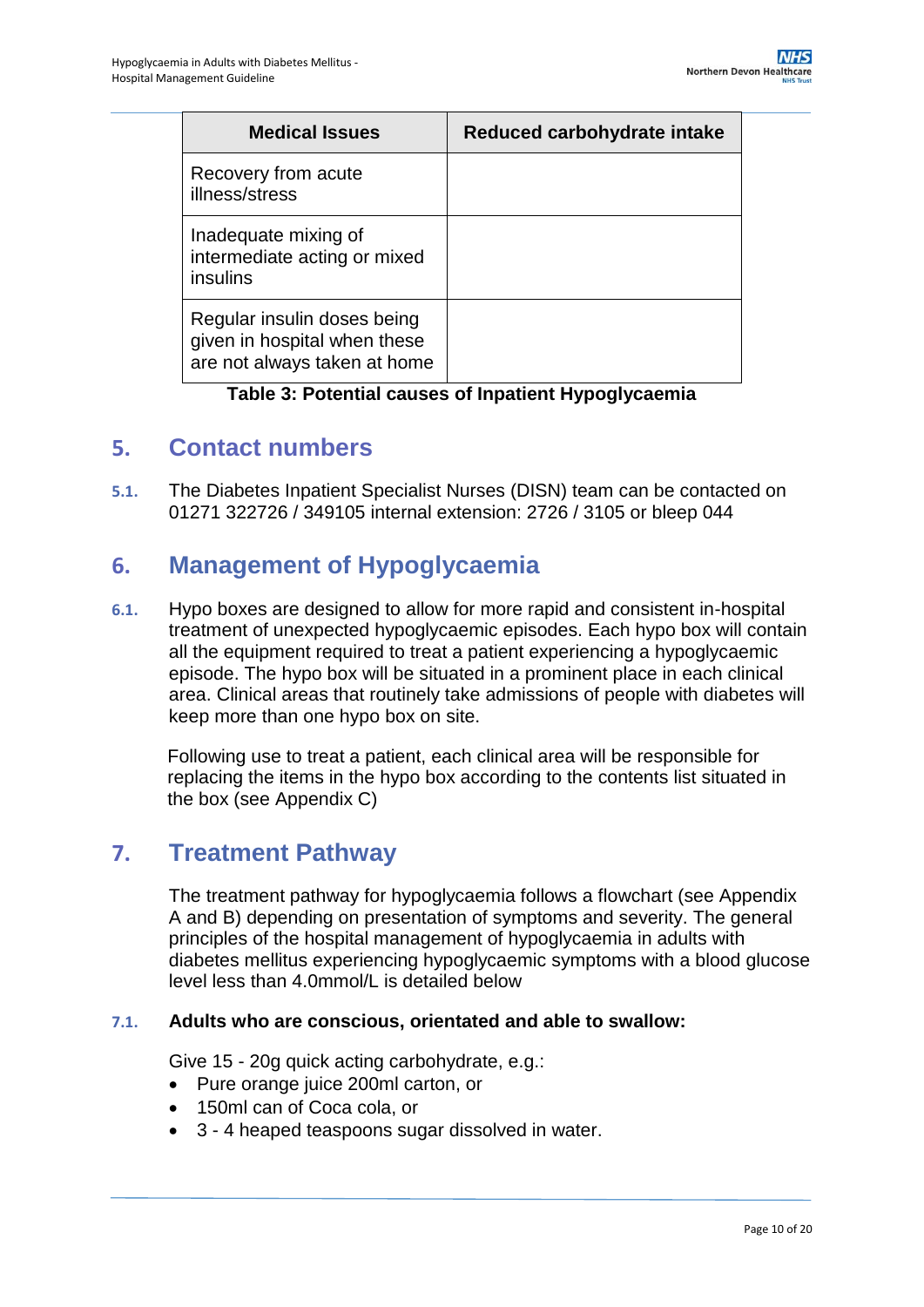Repeat capillary blood glucose measurement 10 - 15 minutes later. If blood glucose less than 4.0mmol/L, repeat step 1 up to 3 times.

If blood glucose remains less than 4.0mmol/L after 45 minutes or 3 cycles of treatment contact a doctor even if patient remains conscious and orientated and continue treatment according to pathway.

Once blood glucose is above 4.0mmol/L, give one of the following long acting carbohydrates\*;

- Two plain biscuits
- One slice of bread/toast
- 200 300ml glass of milk (not soya)
- Normal meal if due (must contain carbohydrate)

DO NOT omit next insulin injection.

Check blood glucose level 1 hour after last treatment. Ensure regular capillary blood glucose level monitoring is continued for 24 to 48 hours whether at home or in hospital.

Review events leading to hypoglycaemia to determine cause and instigate appropriate action to avoid recurrence. Refer to Diabetes Inpatient Specialist Team or patient's GP in community hospital if patient has experienced more than one hypoglycaemic episode or if cause is undetermined.

\*N.B. Patients who self-manage their insulin pumps will usually not need a long-acting carbohydrate. (NHS Diabetes, 2011)

### **7.2. Adults who are conscious, able to swallow but are also confused, disorientated, and require the support of another person to treat the hypoglycaemia.**

All Registered Staff who have undertaken the appropriate training can give the following treatment:

- Administration of IM Glucagon injection
- Administration of IV 10% glucose infusion

If patient is not capable of self-management but is able to swallow give either:

1.5 - 2 tubes of Glucoboost squeezed inside the mouth and swallowed or squeezed inside the cheek, gently massaging the cheek to aid absorption.

Repeat capillary blood glucose levels after 10 - 15minutes. If still less than 4.0mmol/L;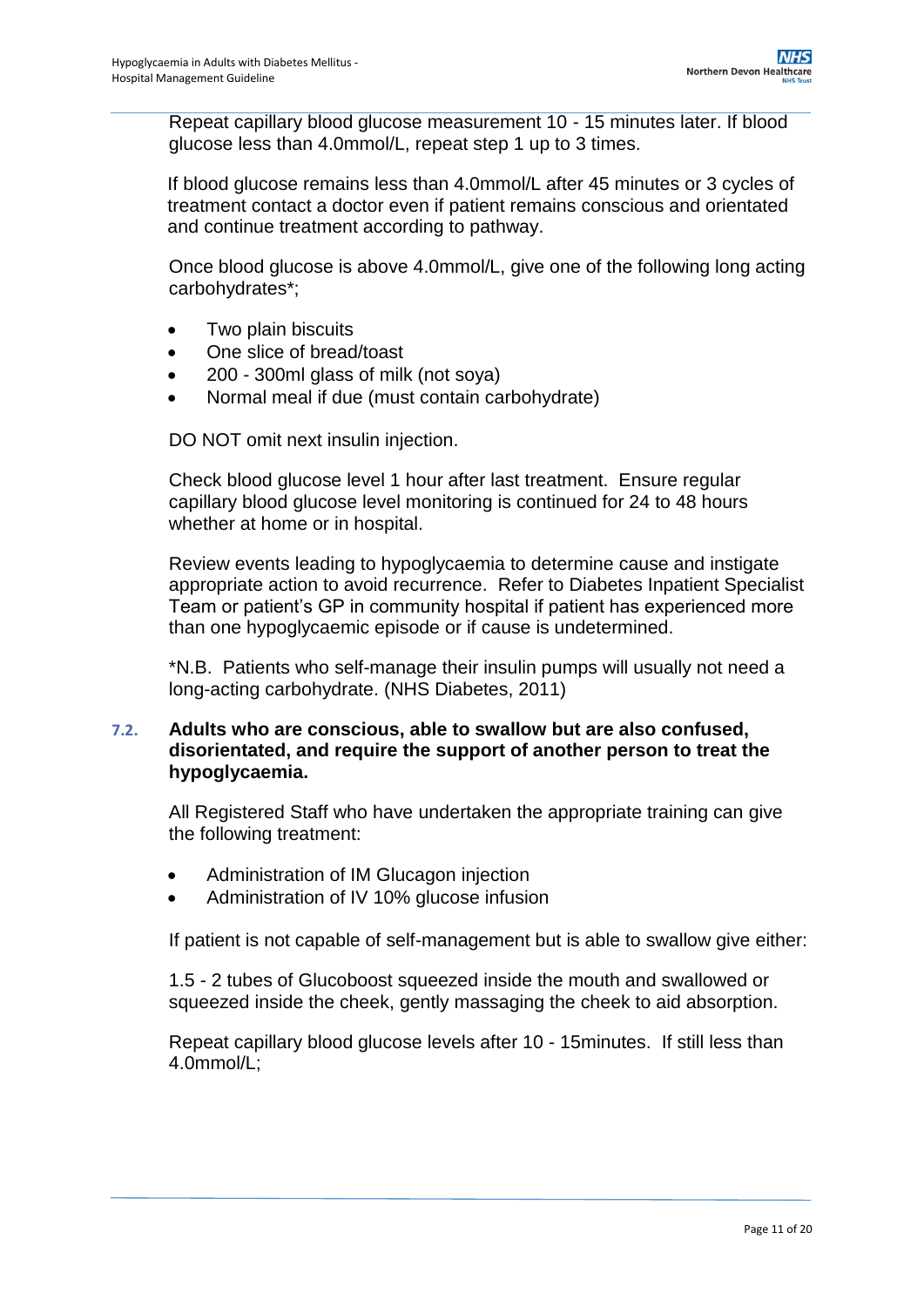Repeat Glucoboost up to 3 times, if blood glucose remains less than 4.0mmol/L after 45 minutes or 3 cycles contact a doctor and give 150ml of 10% IV glucose infusion over 15 minutes (delivered at an infusion rate of 600ml/hr). Once 150ml infusion complete check blood glucose level, if still below 4.0mmol/L repeat infusion as above (this may need to be repeated up to 3 times in total).

If in community hospital seek appropriate medical advice (on-site doctor if available, phone out of hour's on-call doctors or phone 999)

OR

1mg Glucagon IM injection. Glucagon, which may take up to 15 minutes to take effect, mobilises glycogen from the liver and will be less effective in patients prescribed sulfonylurea therapy, those who are chronically malnourished (e.g. those with history of alcohol abuse) , in patients who have had a prolonged period of starvation and have depleted glycogen stores or in those with severe liver disease. In this situation or if prolonged treatment is required, IV glucose is preferred.

If glucagon IM injection has been given and blood glucose level is still less than 4.0mmol/L contact a doctor and give IV 10% glucose infusion as above.

If in community hospital seek appropriate medical advice (on-site doctor if available, phone out of hour's on-call doctors or phone 999)

Once blood glucose is above 4.0mmol/L give one of the following long acting carbohydrates\*

- Two plain biscuits
- One slice of bread/toast
- 200 300ml glass of milk (not soya)
- Normal meal if due (must contain carbohydrate)

N.B. Patients given Glucagon require a larger portion of long-acting carbohydrate to replenish glycogen stores (double the suggested amount above).

DO NOT omit next insulin injection.

Check blood glucose level 1 hour after last treatment. Ensure regular capillary blood glucose level monitoring is continued for 24 to 48 hours whether at home or in hospital.

Review events leading to hypoglycaemia to determine cause and instigate appropriate action to avoid recurrence. Refer to DISN team or patient's GP if in community hospital if patient has experienced more than one hypoglycaemic episode or if cause is undetermined.

\*N.B. Patients who self-manage their insulin pumps will usually not need a long-acting carbohydrate. (NHS Diabetes, 2011)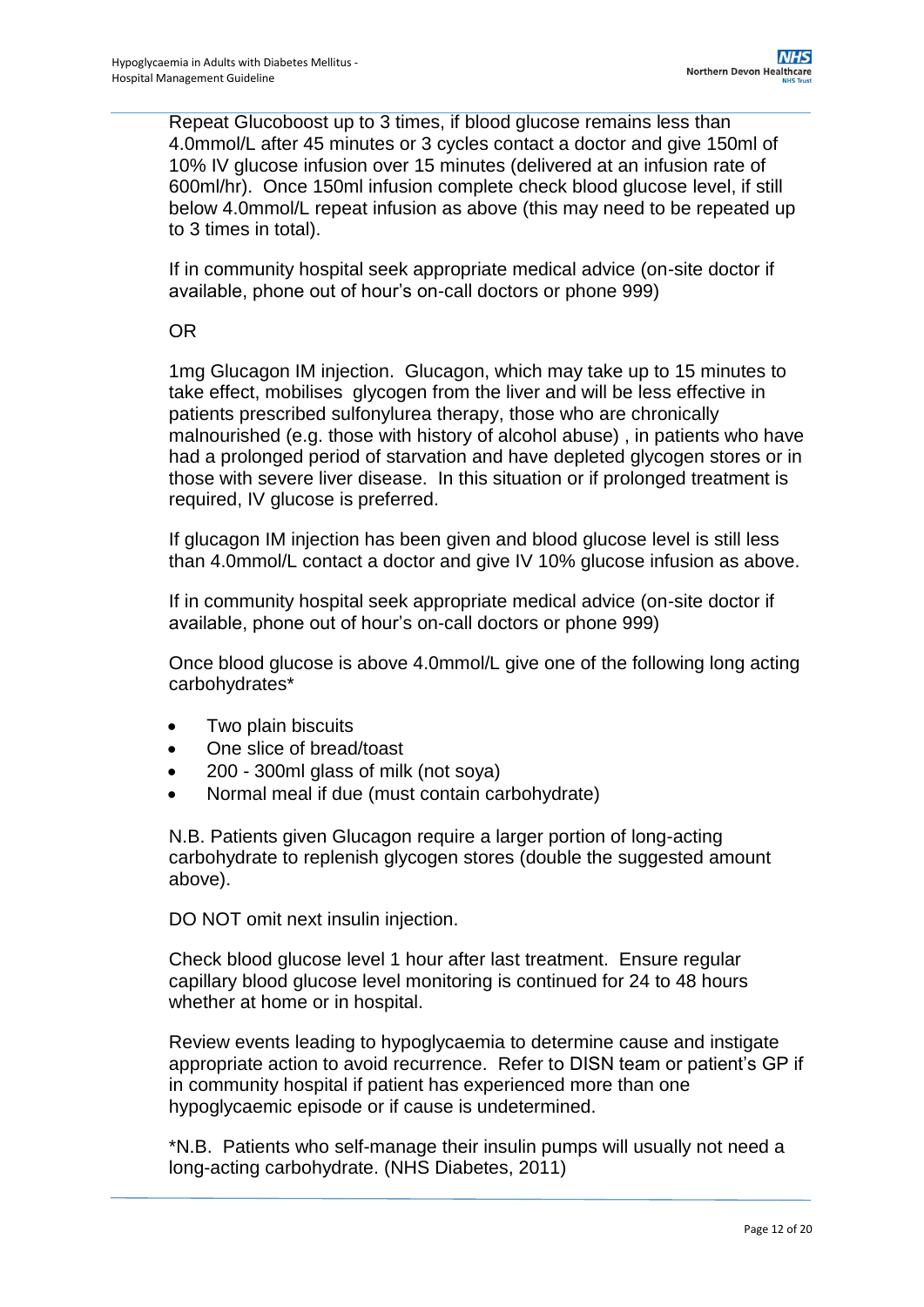#### **7.3. Adults who are unconscious and/or having seizures and/or are very aggressive:**

Check:

- Airway
- Breathing
- Circulation
- Disability (including GCS and blood glucose)
- Exposure (including temperature)

If patient has insulin infusion in situ, stop the infusion immediately.

- NDDH Fast bleep a doctor 2333
- Community Hospitals dial (9)999

All Registered Staff who have undertaken the appropriate training can give the following treatment:

- Administration of IM Glucagon injection
- Administration of IV 10% glucose infusion

The following two options are appropriate.

- 1. 1mg Glucagon IM injection. Glucagon, which may take up to 15 minutes to take effect mobilises glycogen from the liver and will be less effective in patients prescribed sulphonylurea therapy, those who are chronically malnourished (e.g. alcoholics) or in patients who have had a prolonged period of starvation and have depleted glycogen stores or in those with severe liver disease. In this situation or if prolonged treatment is required, IV glucose if better.
- 2. If IV access available, give 150ml of 10% glucose infusion (over 15 minutes). Repeat capillary blood glucose measurement 10 minutes later. If blood glucose remains less than 4.0mmol/L, repeat cycle. Continue to test capillary blood glucose levels at 10 minute intervals.

Once capillary blood glucose is above 4.0mmol/L, and patient is conscious, orientated and able to swallow give one of the following long acting carbohydrates;\*

- Two plain biscuits
- One slice of bread/toast
- 200 300ml glass of milk (not soya)
- Normal meal if due (must contain carbohydrate)

N.B. Patients given Glucagon require a larger portion of long-acting carbohydrate to replenish glycogen stores (double the suggested amount above).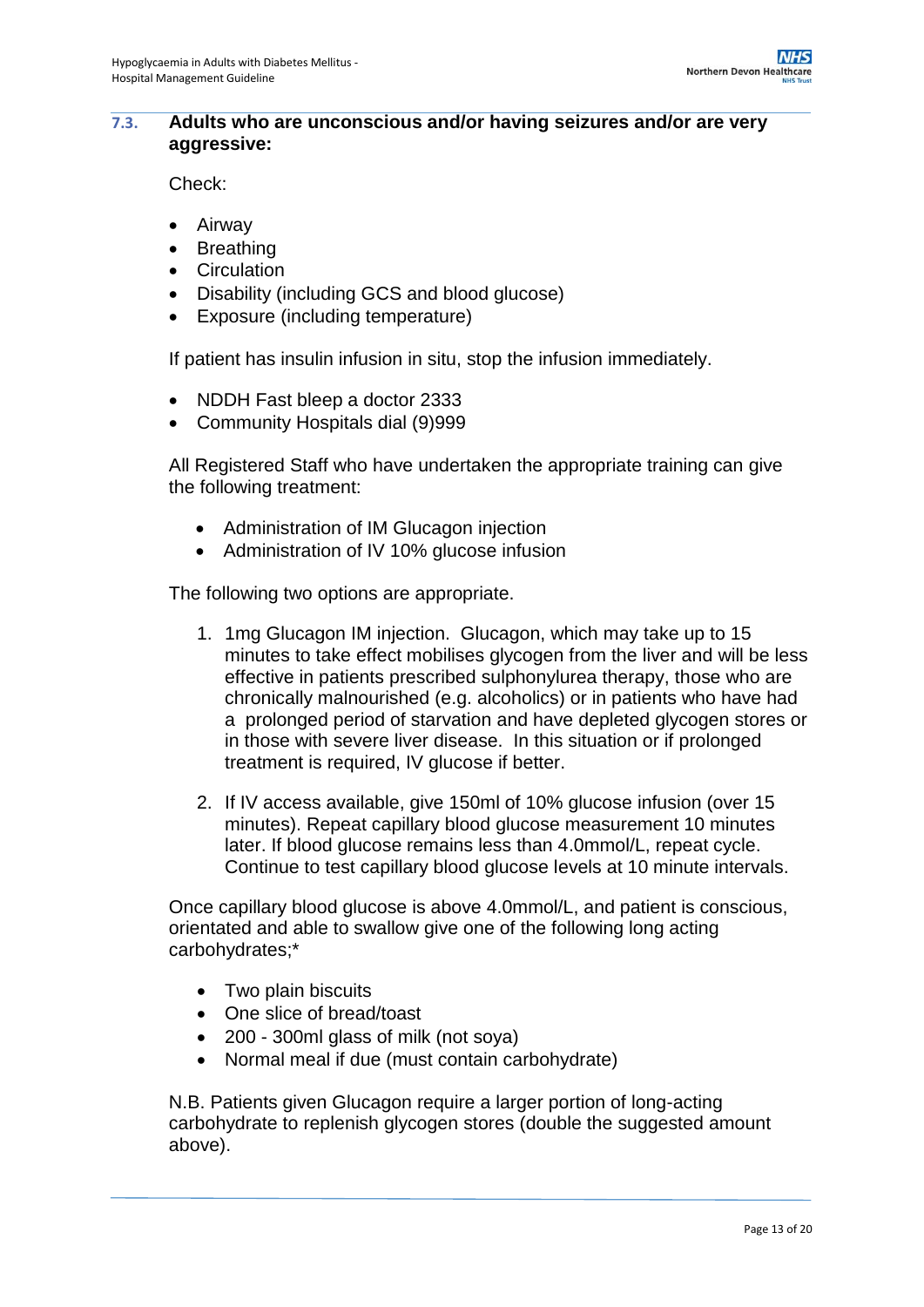DO NOT omit next insulin injection.

If patient was on IV insulin, continue to check blood glucose every 15 minutes until above 4.0mmol/L, and then re-start IV insulin after review of dose regimen.

Check blood glucose level 1 hour after last treatment. Ensure regular capillary blood glucose level monitoring is continued for 24 - 48 hours whether at home or in hospital.

Review events leading to hypoglycaemia to determine cause and instigate appropriate action to avoid recurrence. Refer to DISN team or patient's GP if in community hospital if patient has experienced more than one hypoglycaemic episode or if cause is undetermined.

\*N.B. Patients who self-manage their insulin pumps will usually not need a long-acting carbohydrate (NHS Diabetes, 2011)

#### **7.4. Adults who are "Nil by mouth":**

If the patient has a variable rate intravenous insulin infusion, adjust as per prescribed regimen and seek medical advice.

The following is an appropriate treatment option.

If IV access available, give 150ml of 10% glucose infusion (over 15 minutes). Repeat capillary blood glucose measurement 10 minutes later. If blood glucose remains less than 4.0mmol/L, repeat cycle. Continue to test capillary blood glucose levels at 10 minute intervals.

Once blood glucose greater than 4.0mmol/L and the patient has recovered consider IV 10% glucose at a rate of 100 ml/hr until patient is no longer "Nil by Mouth" or has been reviewed by a doctor.

Ensure regular continued capillary blood glucose level monitoring for 24 - 48 hours.

#### **7.5. Hypoglycaemia in Enterally Fed Patients:**

#### **Hypoglycaemia Procedure to follow if enteral tube is patent**

(See Enteral Feeding Policy link: <http://ndht.ndevon.swest.nhs.uk/policies/?p=1510> )

- Mix 4 level teaspoons sugar in 50ml water and administer via the enteral tube using an enteral syringe
- Do not use fizzy drinks with enteral tubes as they can damage the tube
- Flush with water
- Re-check blood glucose in 10 minutes and repeat sugar water if blood glucose is under 4.0mmol/L.
- If blood glucose remains less than 4.0mmol/L after 45 minutes or 3 cycles of treatment **contact a doctor**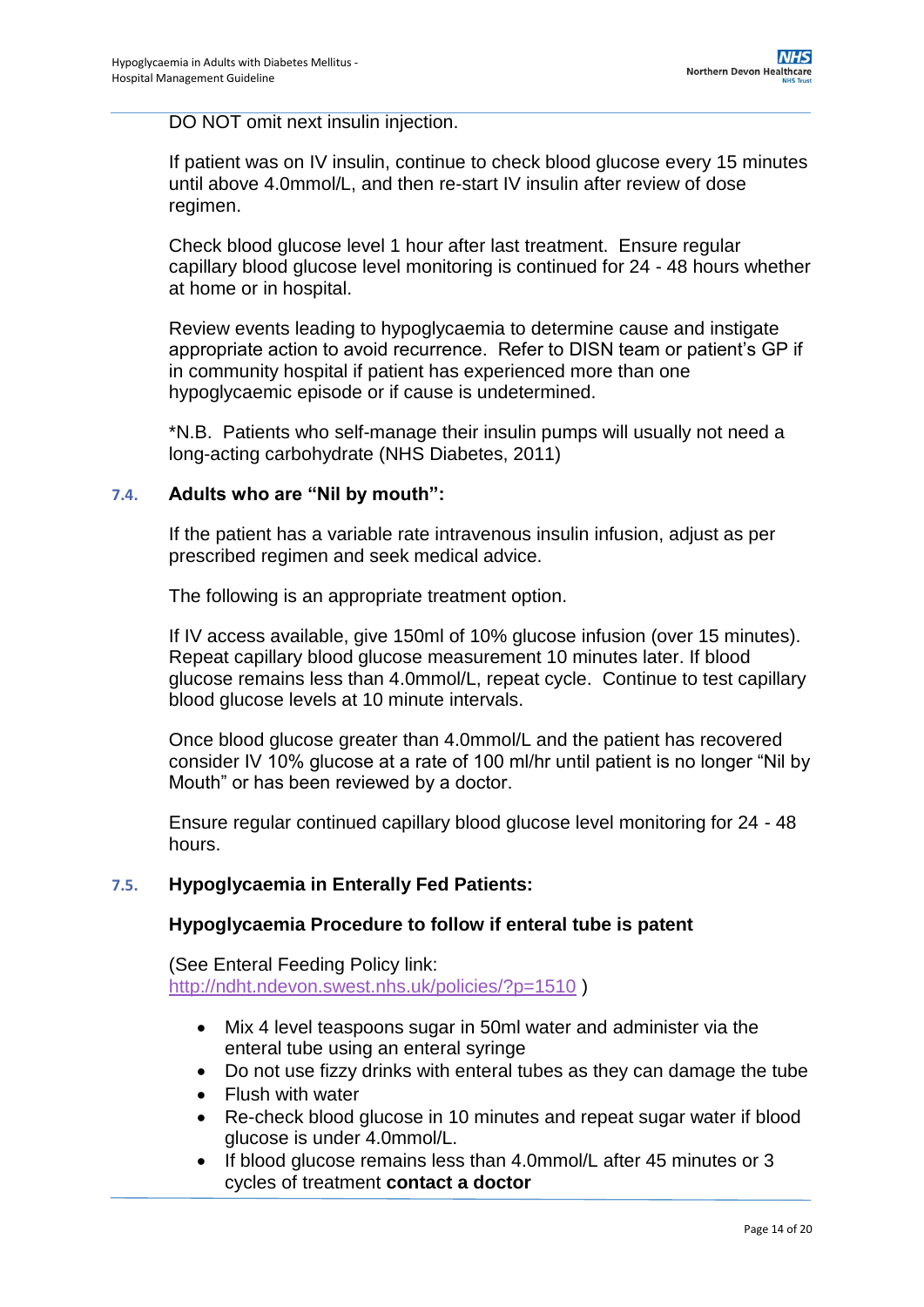- Once blood glucose is above 4.0mmol/l, give 100ml of a milk based supplement e.g. (Ensure Plus milkshake style or Fresubin energy drink) using a 50ml enteral syringe and flush with 50ml water
- Restart normal feeding regimen

DO NOT omit next insulin injection.

All Registered Staff who have undertaken the appropriate training can give the following treatment:

- Administration of IM Glucagon injection
- Administration of IV 10% glucose infusion

#### $\bullet$ **Hypoglycaemia Procedure to follow if enteral tube is not patent or there is no enteral tube**

- Contact a doctor
- Do not use Glucoboost due to risk of aspiration

Administer **1mg glucagon IM** if the patient has been receiving feed **or** give **150ml of 10% IV glucose infusion over 15 minutes (delivered at an infusion rate of 600ml/hr).** 

### **Once 150ml infusion complete check blood glucose level, if still below 4.0mmol/L repeat infusion as above (this may need to be repeated up to 3 times in total).**

Once blood glucose is above 4.0mmol/L and the patient has recovered:

- Restart feed
- If bolus feeding, give additional bolus feed (20g of carbohydrate)
- 10% IV glucose at 100ml/hr. Volume should be determined by clinical circumstances.
- When hypoglycaemia has been successfully treated:
- Document episode in the patient's notes including treatments and doses administered, time of administration and capillary blood glucose measurements.
- It is the responsibility of the member of staff who uses any contents to replenish them after use.
- Identify the cause (e.g. omitted meal or snack(s), inaccurate dosage of diabetes medication, inappropriate use of 'stat' or 'PRN' doses of rapid acting insulin) and take measures to avoid recurrence. Consult DISN or diabetes medical team if advice needed.
- DO NOT OMIT next insulin dose. If unsure of subsequent diabetes treatment, discuss with the diabetes team/DISN.
- Contact DISN if hypo episode was severe or a recurrent event, or if patient needs education about their hypoglycaemic management.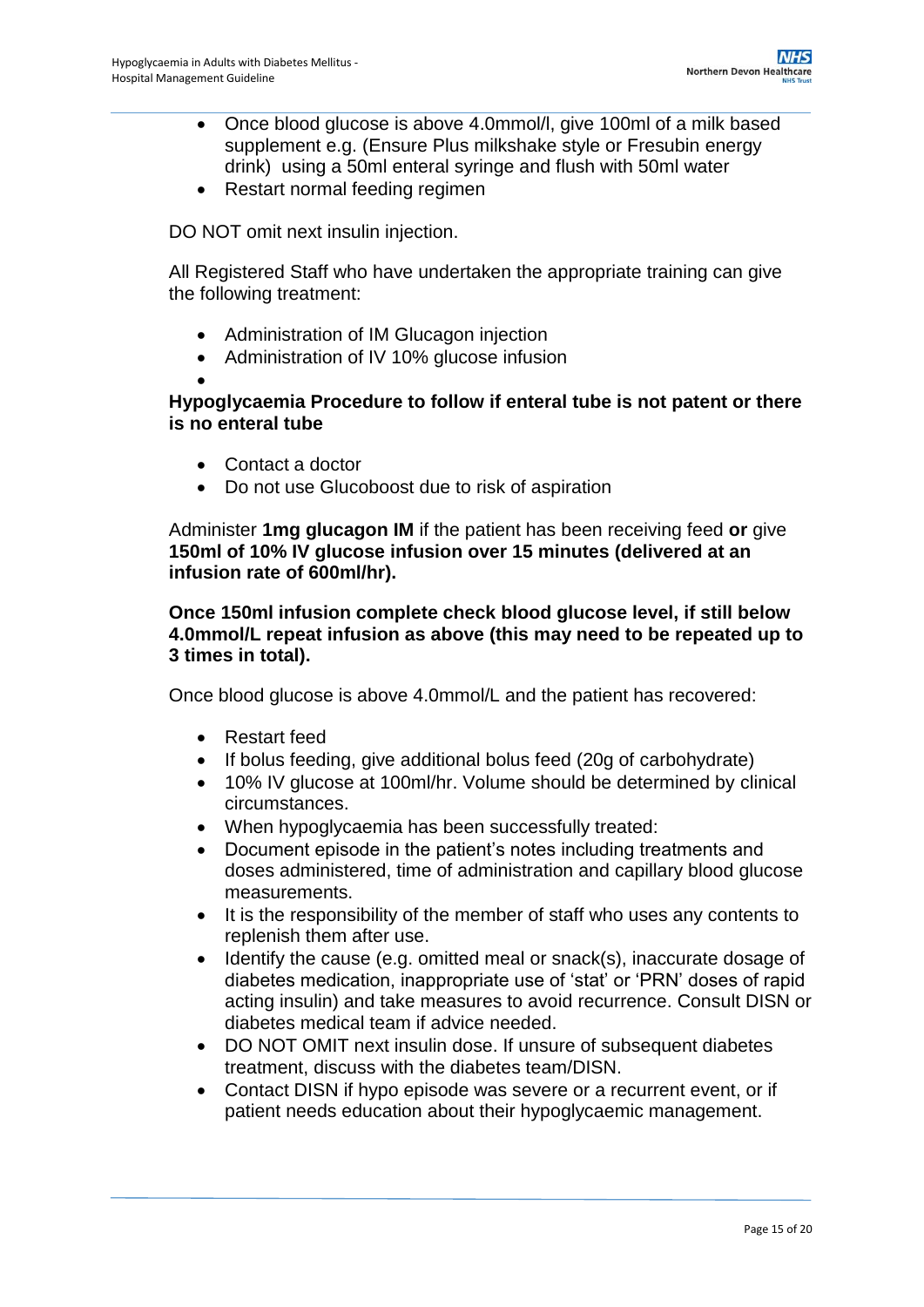# <span id="page-15-0"></span>**8. Monitoring Compliance with and the Effectiveness of the Guideline**

**8.1.** All Clinical Staff are accountable for maintaining their education and training and competency to practice. The Diabetes Nursing Team will provide a formal training programme for staff to attend to learn how to implement the hypoglycaemia guideline.

The training programme will be managed by the Learning and Development Team. Informal training in clinical areas will be provided by the DISN team on request or as a follow up to learning opportunities identified through the audit outcomes tool.

Periodic audits will be carried out by the diabetes team to ensure compliance with this policy.

### <span id="page-15-1"></span>**9. References**

- Deary U, Hepburn DA, MacLeod KM, Frier BM, (1993) Partitioning the symptoms of hypoglycaemia using multi-sample confirmatory factors analysis, Diabetologia 36: 771-777
- Evans M, Amiel S., Hypoglycaemia; in Wass J, Shalet S, Gale E., & Amiel S., Eds (2002). Oxford Textbook of Endocrinology and Diabetes. Oxford University Press
- Graveling AJ, Frier BM (2009), Hypoglycaemia: an overview: Primary Care Diabetes 3: 131-9
- Joint British Diabetes Societies (2020) The Hospital Management of Hypoglycaemia in Adults with Diabetes Mellitus
- Medicine Ethics & Practice (2008) [www.rpsgb.org/pdfs/MEP32si-](http://www.rpsgb.org/pdfs/MEP32si-2a.pdf)[2a.pdf](http://www.rpsgb.org/pdfs/MEP32si-2a.pdf) (accessed April 2009)
- NHS Diabetes (2011) Recognition, treatment and prevention of hypoglycaemia in the community.
- The Diabetes Control and Complications Trial Research Group (1993). The effect of intensive treatment of diabetes on the development and progression of long-term complications in insulin-dependent diabetes mellitus, N Eng J Med 329: 977-986
- Turchin A, Matheny ME, Shubina M, Scanlon JV, Greenwood B, Pendergrass ML (2009).Hypoglycaemia and clinical outcomes in patients with diabetes hospitalised in the general ward. Diabetes Care 32: 1153-1157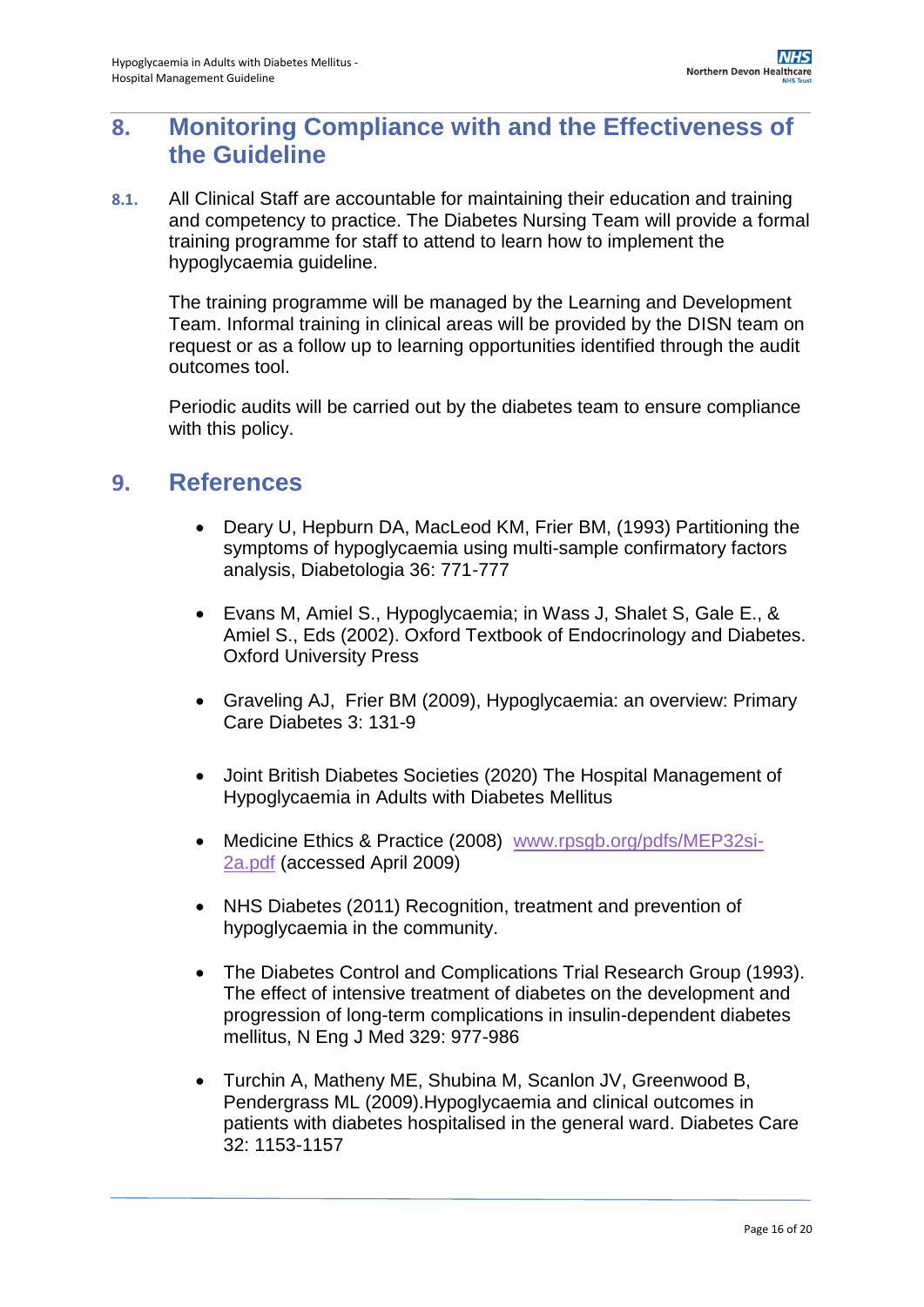# <span id="page-16-0"></span>**10. Associated Documentation**

 Assessment and Maintenance of Clinical Competence in Nurses, Midwives and Support Workers Policy

| <b>Appendix</b> |                                                     |    |
|-----------------|-----------------------------------------------------|----|
| A               | Hypoglycaemia Treatment Pathway                     | 16 |
| B               | Hypoglycaemia Treatment Pathway-community hospitals |    |
| C               | <b>Hypobox Contents List</b>                        | 18 |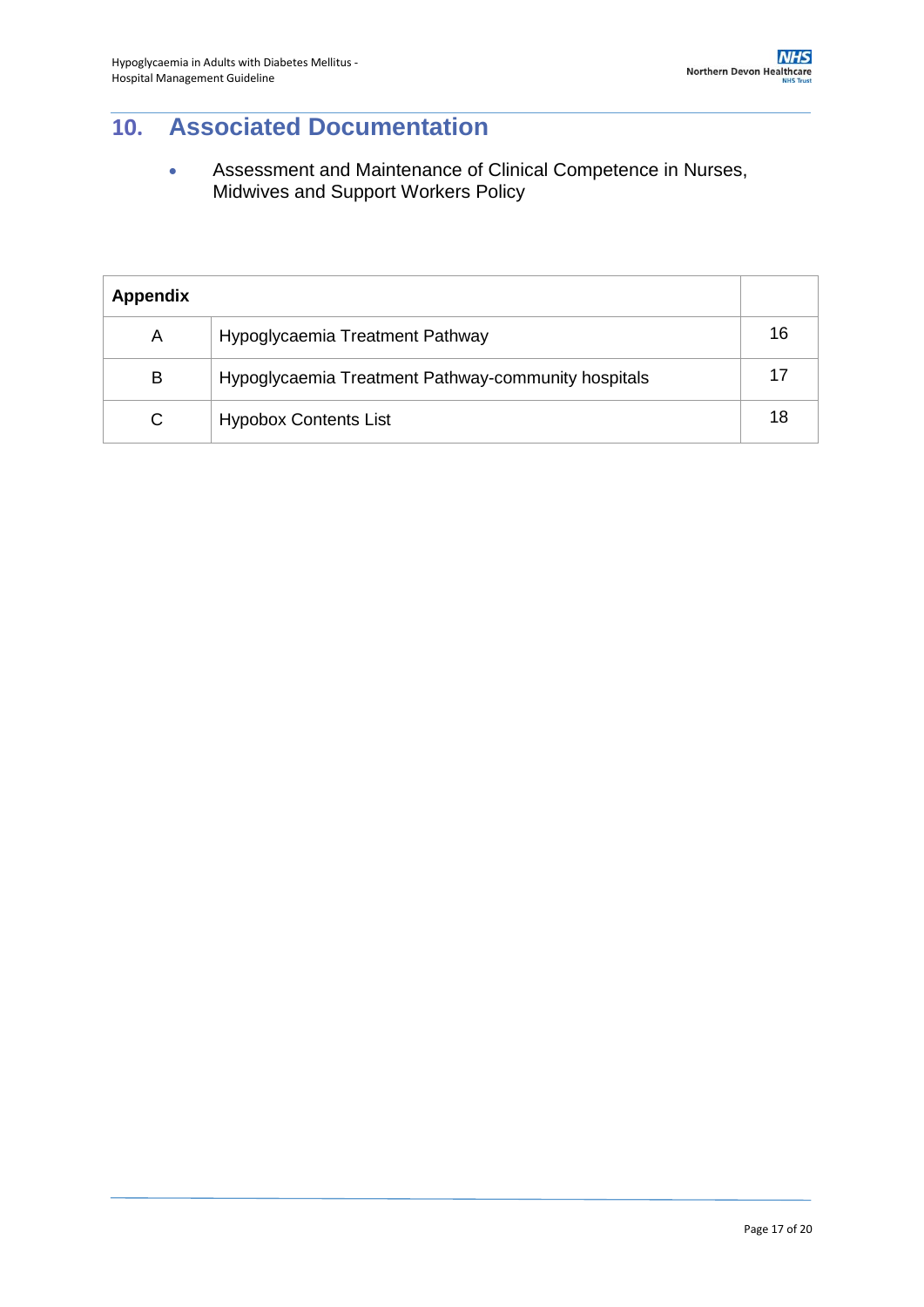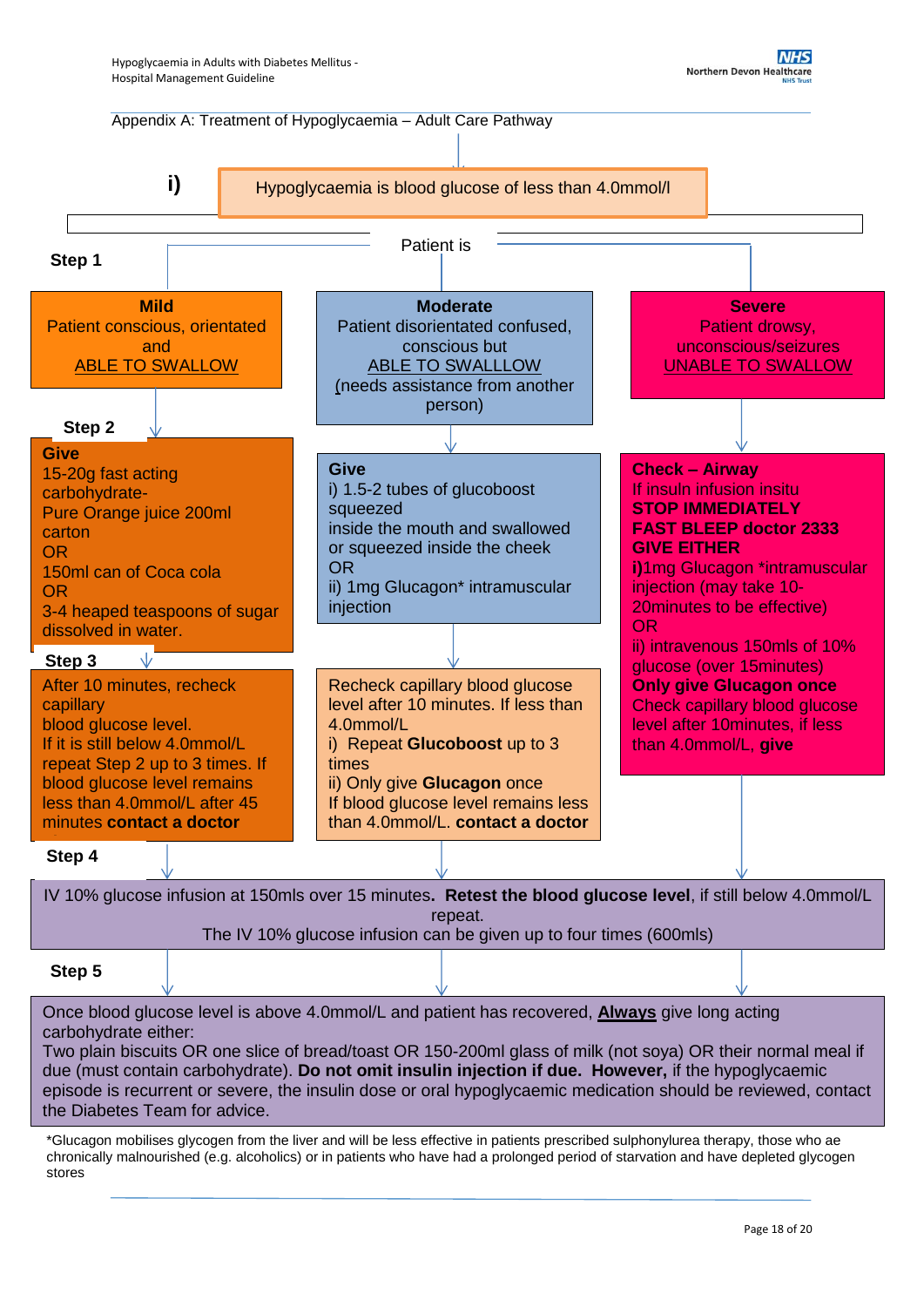